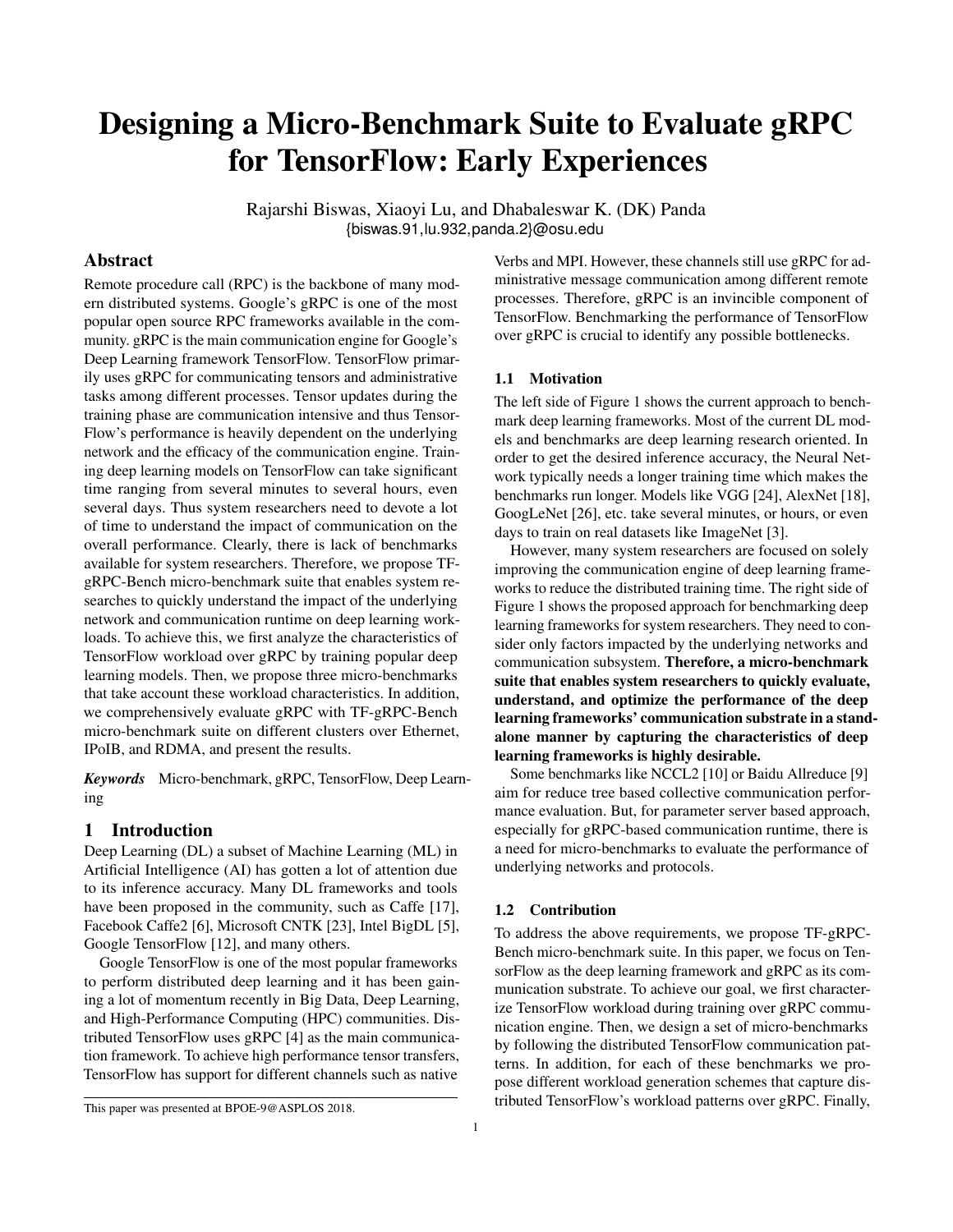

Figure 1. Contrast Between Current and Proposed Deep Learning Benchmarks

we present the performance results of gRPC using TF-gRPC-Bench miro-benchmark suite over different networks (such as Ethernet, IPoIB) and protocols (such as RDMA).

# 2 Characterization

Before designing the micro-benchmark suite, we first characterize distributed TensorFlow workloads during training of DL models over gRPC.

#### 2.1 Distributed execution of TensorFlow

During training, in a distributed TensorFlow cluster values of training variables are updated using aggregated gradients and deltas, represented as tensors. The most widely used approach for managing the training variable in the community is Parameter Server [19]. Figure 2 depicts this communication pattern among TensorFlow parameter servers and workers. In a distributed TensorFlow cluster, the parameter server (PS) processes own the master copies of the variables, whereas, the worker processes request for those variables when needed. In addition, when a worker computes (such as gradient updates) a new value of a variable, it sends an update to the specific PS process. The variable updates also known as the tensor updates are communication intensive and thus the performance is heavily dependent on the underlying networks, protocols and the communication subsystem design.

#### 2.2 Tensor Communication over gRPC Channel

Figure 3 depicts tensor communication between a parameter server (PS) and a worker over the gRPC channel. TensorFlow employs rendezvous protocol for tensor transmission among remote processes. In a rendezvous protocol, sender process sends the data only when the receiver process says it is ready. As shown in the figure, the TensorFlow worker (tensor receiving process) actively requests for tensors to the parameter server (tensor sending process). TensorFlow worker issues a RPC call via gRPC library that sends the tensor request to







Figure 3. Tensor Communication over gRPC Channel Between TensorFlow Parameter Server and Worker

the PS. Upon receiving the request, parameter server finds the requested tensor, and sends to the worker. gRPC core (handles the communication) uses recvmsg and sendmsg primitives for receiving and sending payloads, respectively. These primitives facilitate receiving/sending data to/from multiple buffers in memory, analogous to scatter-gather operation. These functionalities are achieved with the aid of iovec structures. These structures describe the locations and size of each buffer in memory. From now on, in this paper, we refer a buffer pointed by an iovec structure as an iovec buffer. Figure 3 shows gRPC payload containing multiple such iovec buffers. To analyze the characteristics of Tensor-Flow workload over gRPC channel we examine the iovec structures in the gRPC payload in the next section.

# 2.3 Characteristics of TensorFlow Workload over gRPC Channel

To further understand the pattern of TensorFlow Deep Learning workload over gRPC channel, we profile the iovec buffers transmitted during the training phase. For this experiment, we train Resnet [15], VGG [24], Alexnet [18],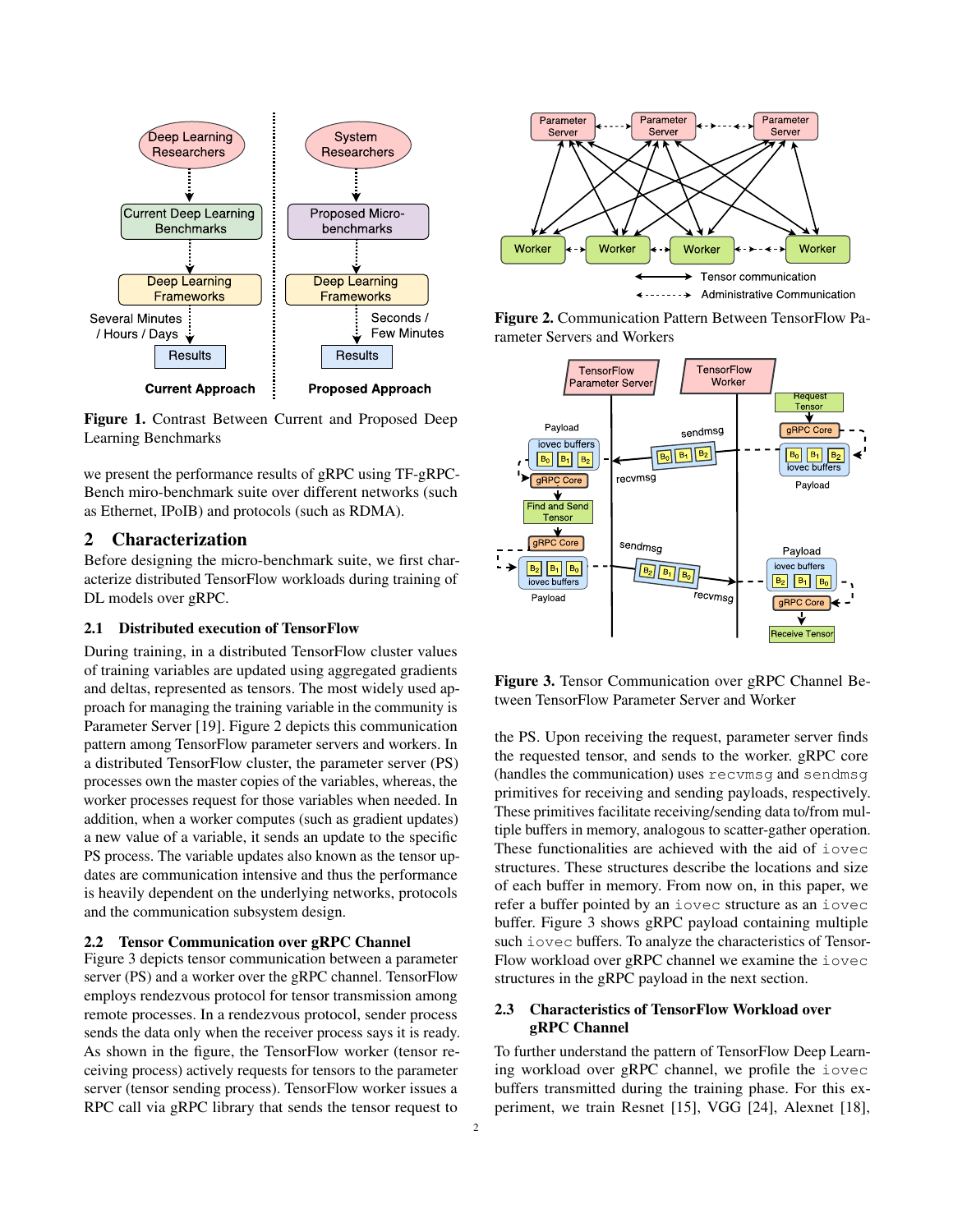and Inception [27] Deep Neural Nets (DNN) available in TensorFlow Convolution Neural Network [8] Benchmark on Cluster A. Please see Section 4.1 for specifics about this cluster. We deploy the TensorFlow cluster in Parameter Server mode across five nodes. Two of these nodes act as parameter servers, where as the rest are workers. We use CPUs in parameter servers and GPUs (for compute) in the workers. During training, we kept the batch size 64. Figure 4 shows our observation of the common size distributions pattern of iovec buffers in gRPC payloads. In Figure 4 Small, Medium and Large indicate buffers of few Bytes, KBytes and MBytes of length, respectively. As shown in the figure, a gRPC payload may contain a uniform distribution of such Small buffers. On the other hand, a lot of Large buffers and a few Small buffers may create a skew distribution of such buffers in one gRPC payload.



Figure 4. iovec Buffer Distribution Observed for Tensor-Flow training over gRPC

# 3 TensorFlow Deep Learning Micro-benchmarks for gRPC

In this section, we first discuss the design considerations for the desired micro-benchmarks. Then, we discuss the actual design of our proposed TF-gRPC-Bench micro-benchmark suite.

#### 3.1 Design Considerations

We use our analysis and observations from Section 2 to guide our design considerations for TF-gRPC-Bench benchmarks. We essentially model the distributed TensorFlow communication pattern by only using gRPC. The performance of gRPC can be measured in terms of latency, bandwidth, and throughput. The performance can be significantly influenced by numerous factors such as - number of parameter servers and workers processes, characteristics of the iovec buffers, whether data is serialized or not, nature of the underlying network etc. as depicted in Figure 5.



Figure 5. Design Considerations for TF-gRPC-Bench Microbenchmark

Essentially, the efficiency of the network intensive tensor transfers is measured by how fast the parameter servers and workers communicate. Based on these, we consider the following dimensions to design the TF-gRPC-Bench microbenchmark suite.

Number of Parameter Servers and Workers As we have seen in Section 2.1, TensorFlow uses a Parameter Server architecture for distributed training. TensorFlow uses gRPC to communicate (such as tensor transfer) among these remote processes. In such a deployment, the number of parameter servers and workers plays an important role in the overall training performance. For, example deploying only one parameter server for multiple workers may not be efficient. Similarly, deploying more parameter servers may also effect the training time adversely. Therefore, to capture this characteristics, our benchmark models the Parameter Server architecture solely using gRPC and provides flexibility to tune the number of deployed parameter servers and worker processes.

Distribution of **iovec** buffers Default gRPC uses iovec buffers to construct a payload and uses recvmsg and sendmsg primitives for communication. Section 2.3 provides insight on the patterns of these buffers distribution in a gRPC payload during TensorFlow training. To capture the characteristics of TensorFlow deep learning workload, we need to consider these patterns to generate payload for the micro-benchmarks.

Size and number of **iovec** buffers The size of each individual buffer and the number of such buffers in one payload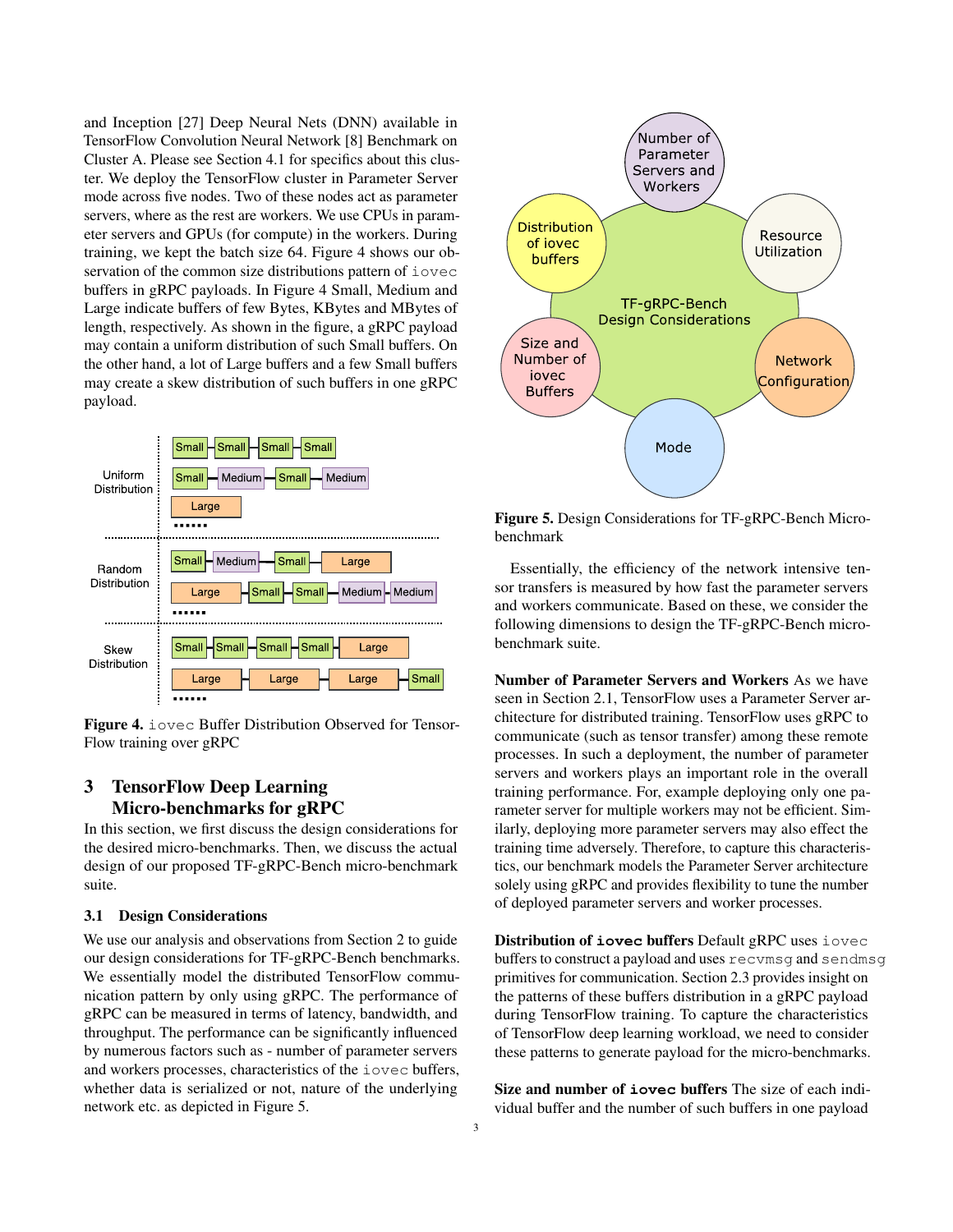have a major impact on the performance. For example, if the neural network built using TensorFlow is complex with a large number of input parameters, the tensor updates between parameter servers and workers become increasingly involved. An increase in the tensor size may equate to multiple large buffers in one gRPC payload. Thus controlling these iovec buffers in gRPC payload are utmost important for designing the benchmark. In TF-gRPC-Bench, we provide granular control of these buffer size and count to construct the gRPC payload.

Mode gRPC uses protocol buffer mechanism for serializing tensors. This serialization can have a constant overhead on gRPC communication engine. Moreover, TensorFlow supports different types of tensor data, hence serialization time may vary which can impact the performance of gRPC. However, to understand the true impact of the underlying network and communication engine on the performance, eliminating serialization overhead is crucial. Therefore, we consider both serialized and non-serialized modes in our micro-benchmark suite design. However, the impact of serialization on RPC frameworks are well studied [16, 20, 22, 25] in the community. Therefore, in this paper, we primarily focus on the non serialized mode.

Network Configuration The most crucial operation in distributed TensorFlow training is the tensor updates among different processes. These tensor updates during distributed TensorFlow training result in a many-to-many network intensive communication over gRPC. With large convoluted deep neural network distributed training, the tensor size also increases significantly. Therefore, different network configurations are important parameters to consider, especially when scaling out. This will help the system researchers understand the impact of different networking interconnects and protocols on the distributed training. TF-gRPC-Bench, thus, supports running over any network and cluster configuration.

Resource Utilization During the involved Process-to-Process communication of distributed TensorFlow, the gRPC component has a major impact on various computing resources such as CPU, memory, and network etc. With large tensor updates among many parameter servers and workers, the impact on these system resources increases significantly. Therefore, capturing the correlation among different resource utilization while performing network intensive tensor updates over the gRPC channel is essential. Thus, our micro-benchmark suite provides the functionality of measuring different resource utilization during the course of tensor updates.

#### 3.2 Design of TF-gRPC-Bench Micro-benchmark Suite

We take the above considerations in account to design our micro-benchmark suite - TF-gRPC-Bench. The design of the

benchmark is depicted in Figure 6. Based on the user parameters our benchmark suite first deploys a cluster in Parameter Server architecture to exactly model the distributed TensorFlow communication pattern. We propose three different benchmarks to measure Point-to-Point latency, Point-to-Point Bandwidth and Parameter Server Throughput.

TF-gRPC-Bench supports both serialized and non-serialized mode of payload transfer. For serialized mode, we use gRPC's C++ language binding API's to implement the benchmarks. However, to implement the non serialized mode, we directly use gRPC's core C APIs to avoid any serialization overhead. Table 2 indicates the parameter that can be configured in our benchmark.



Figure 6. TF-gRPC-Bench Micro-benchmark Deign

TF-gRPC-P2P-Latency This benchmark measures the Pointto-Point latency of payload transmission between a PS and a worker process. In this benchmark, the RPC procedure in the PS is an echo function that sends back the payload that the worker sends. The processes can be deployed on the same node or different nodes. Users can construct the payload similar to the (we will discuss later in this section in more detail) deep learning workload pattern of TensorFlow over gRPC. In addition to this, users have the flexibility to choose the warm up period, total running period of the benchmark etc. as indicated in Table 2.

TF-gRPC-P2P-Bandwidth In this benchmark, we measure the Point-to-Point bandwidth. The worker invokes the remote procedure with a user defined payload and the PS acknowledges the worker request. Similar to the previous benchmark, users have the flexibility to construct payload, defining warm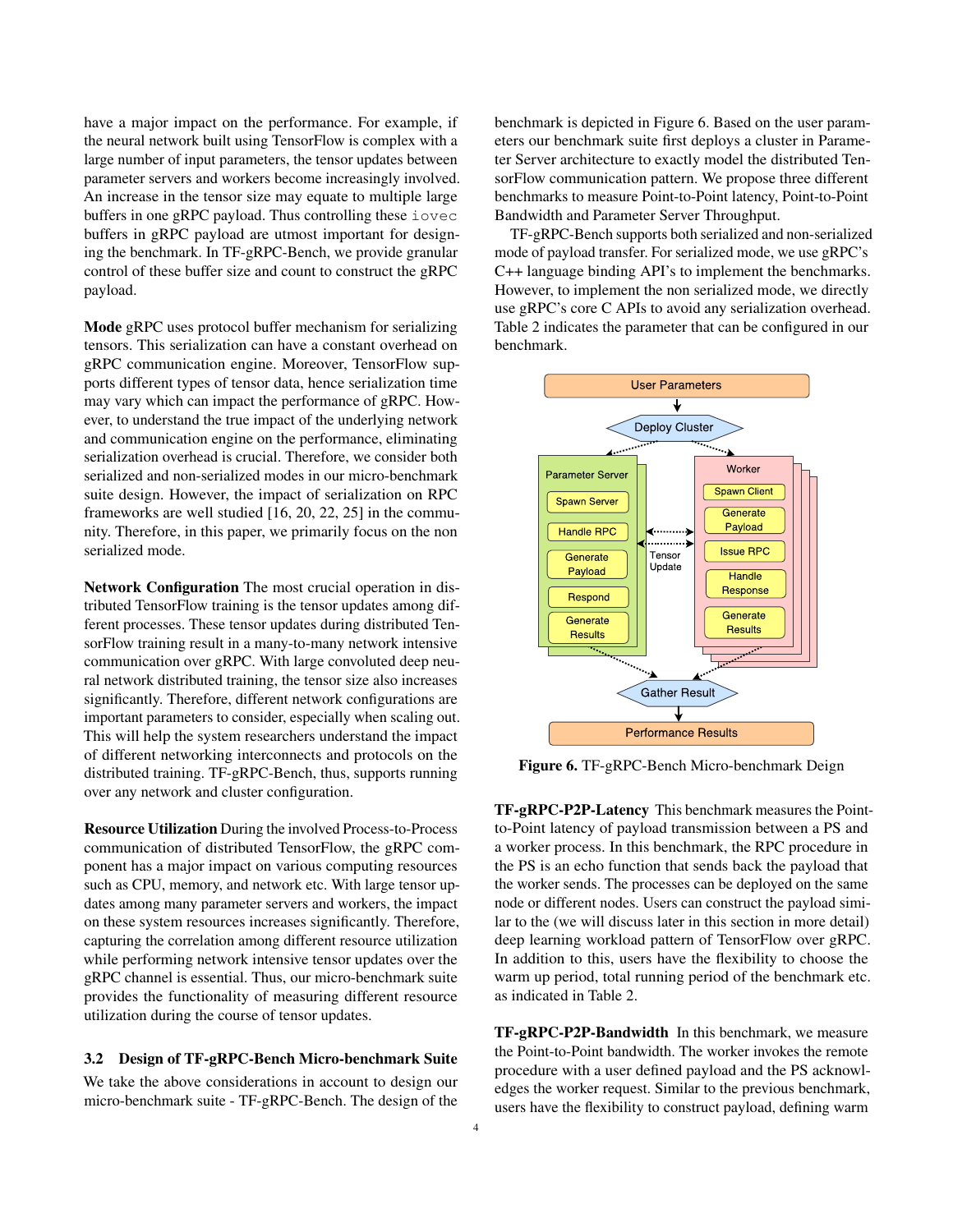| Category | <b>Default Value</b> | <b>Value Range</b>                   |
|----------|----------------------|--------------------------------------|
| Small    | 10 Bytes             | $[1 \text{Byte} - 1 \text{ KBytes}]$ |
| Medium   | 10 KBytes            | [1 KBytes - 1 MBytes)                |
| Large    | 1MBytes              | $[1$ MBytes - 10 MBytes]             |

Table 1. iovec Buffer Size Category

up period, selecting total running time period etc.. This benchmark reports the bandwidth in MBytes per second.

TF-gRPC-PS-Throughput This benchmark measures the throughput of Parameter Server architecture over gRPC. Users can deploy multiple parameter servers and workers on different processes. This can be run on the same node or different nodes. The performance of the whole system is measured by the aggregated throughput in terms of the number of remote procedures invoked by the workers per second. Each worker invokes remote procedures in all the parameter servers. This is necessary as in distributed TensorFlow, each parameter server is responsible for managing a certain portion of the variables, hence all the workers need to communicate with all the parameter servers to perform updates in the entire variable set. Similar to the previous benchmarks, users have the option to choose payload pattern, warm up period, and total running time of the benchmark etc..

For each of the above benchmarks, the characteristic of the payload is of utmost importance. The essence of TensorFlow deep learning workload must be captured in all the benchmarks payloads. Our benchmark enables users to generate payloads containing Small, Medium and, Large buffers in any pattern. Table 1 presents the acceptable buffer size range of Small, Medium, and Large categories. In addition to the customized payload generation, our micro-benchmark suite provides flexibility of automatic payload generation with little or no input from the users. These payloads are generated by taking the observed buffer patterns described in Section 2.3 into consideration. Users have the option to choose any of the payload generation schemes described below.

Uniform In this payload generation scheme users can choose to construct the gRPC payload such that iovec buffers are distributed uniformly. Users also have the flexibility to choose either Small, Medium, Large buffers or a combination of them in any order. The default value of Small, Medium and Large payloads are 10 Bytes, 10KBytes, 1 Mb. Although, these values are user tunable.

Random In this scheme, the buffers are distributed randomly in a gRPC payload. By default, all three buffer categories are used. However, users can choose any type of buffers (at-least two) to automatically generate payload under this scheme.

Skew This payload generation scheme distributes the iovec buffers unevenly in a gRPC payload. Users need to construct the payload with at-least two different buffer categories. By default, this benchmark chooses all three buffer types. By default, this scheme distributes the buffers specifically keeping biased towards Large buffers because for deep learning workloads Large buffers are more important. For example, if users choose all three categories of the buffers, then one payload will have 60% Large buffers, 30% Medium buffers and 10% Small buffers. Moreover, users have the option to generate the payload in Small or Medium biased manner too.

# 4 Performance Evaluation

In this section, we present comprehensive results of TF-gRPC-Bench micro-benchmark suite. For each of the benchmarks, we use the different data generation schemes available in the micro-benchmark suite and evaluate the performance of gRPC on different clusters and different network interconnects. For workload generation, we use the default configurations as mentioned in Section 3.2, if not specified otherwise. Each payload is constructed using all of the three buffer categories (Table 1) with their default sizes and count (default is total ten buffers in one payload). We use all the three payload generation schemes for distribution of the buffers. Therefore, the skewed distribution generates the largest payload as it contains more Large buffers. We run all the experiments (with default warm up and running time) five times and report the average results. The experiment in section 4.2 use serialized mode, whereas the rest of the experiments use non-serialized mode. In all our experiments, we use gRPC version 1.5.0. For evaluating RDMA, we use our gRPC RDMA [14] design.

#### 4.1 Experimental Setup

(1) Cluster A: Intel Broadwell Cluster (RI2-IB-EDR): The RI2 cluster comprises of 20 nodes. Each node is provisioned with Intel Broadwell (E5-2680-v4) dual fourteen-core processors, NVIDIA Tesla K80 GPU, 512 GB of memory, Mellanox IB EDR (100 Gbps) HCA, and a 40G Ethernet. The host processors are running CentOS release 7.2.

(2) Cluster B: SDSC Comet (SDSC-Comet-IB-FDR): The Comet supercomputing system at SDSC has 1,984 compute nodes. Each node is provisioned with Intel Haswell (E5-2680 v3) dual twelve-core processors, 128 GB of memory, 320 GB local SDD, a Mellanox IB FDR (56Gbps) HCA, and 10G Ethernet. The host processors are running CentOS release 6.7.

#### 4.2 TF-gRPC-P2P-Latency (Serialized)

First, we evaluate the Point-to-Point latency for gRPC when data serialization mode is enabled on Cluster A. Figure 7 represents the evaluation result for the 64KBytes payload for different communication interconnects. As expected, this figure suggests that the gRPC serialization overhead is constant irrespective of the underlying network. Also, this experiment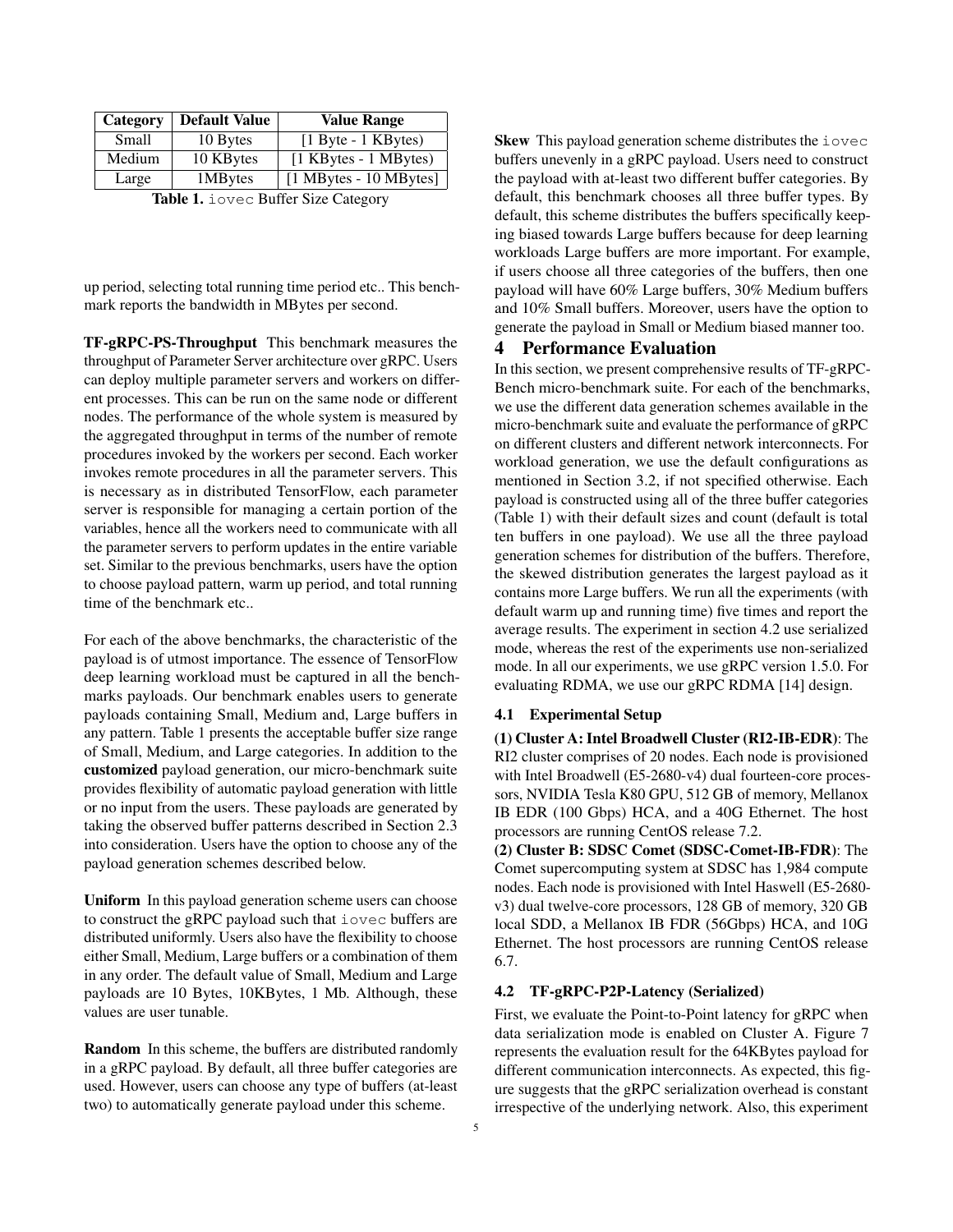| <b>Parameters</b>           | <b>Default Value</b>                        | <b>Value Range</b>                                                      | <b>Description</b>                                   |
|-----------------------------|---------------------------------------------|-------------------------------------------------------------------------|------------------------------------------------------|
| <b>Benchmark</b>            | TF-gRPC-P2P-Latency                         | TF-gRPC-P2P-Latency,<br>TF-gRPC-P2P-Bandwidth,<br>TF-gRPC-PS-Throughput | Selects a benchmark                                  |
| IP                          | localhost                                   | Valid IP range                                                          | Configures IP of<br>parameter servers                |
| Port                        | 50001                                       | Valid port range                                                        | Configures port of<br>parameter servers              |
| Number of parameter servers | 1                                           | No limit                                                                | Controls the number of<br>parameter servers          |
| Number of workers           | 1                                           | No limit                                                                | Controls the number<br>of workers                    |
| Mode                        | Non-Serialized                              | Non-Serialized/Serialized                                               | Controls the payload<br>serialization mode           |
| Workload generation scheme  | Uniform                                     | Uniform, Random,<br><b>Skew</b>                                         | Generates the payload<br>using the given pattern     |
| jovec buffer count          | 10                                          | No limit                                                                | Controls the number of<br>iovec buffers in a payload |
| iovec buffers' size         | All three categories<br>with default values | Depends on the benchmark                                                | Controls the size of<br>iovec buffers in a payload   |
| Warmup time                 | 2 sec                                       | No limit                                                                | Controls warmup<br>seconds for benchmark             |
| Total running time          | 10 <sub>sec</sub>                           | No limit                                                                | Controls total running<br>time for benchmark         |

Table 2. Configurable Parameters for TF-gRPC-Bench Micro-benchmark Suite

shows that for 64 KBytes payload Point-to-Point latency is almost similar for both 40G Ethernet and IPoIB on Cluster A. However, RDMA reduces Point-to-Point latency by about 40% compared 40G Ethernet and IPoIB.



Figure 7. TF-gRPC-P2P-Latency (Serialized) Evaluation on Cluster A with 64KBytes Payload

# 4.3 TF-gRPC-P2P-Latency (Non-serialized)

Next, we evaluate the performance of gRPC in terms of Pointto-Point latency in non-serialized mode. Figure 8 and Figure 9 depict the result of TF-gRPC-P2P-Latency benchmark for different workloads on Cluster A and Cluster B, respectively.

On both clusters, we observe latency is higher for the skewed distribution scheme. This is expected as the default



Figure 8. TF-gRPC-P2P-Latency (Non-serialized) Evaluation on Cluster A

skewed payload generation scheme is biased towards the iovec Large buffers. Also, we observe that RDMA performs better for all the payload distribution schemes in both the clusters. For example, on cluster A, for skewed payloads RDMA reduces latency by 59% and 56% compared to 40G Ethernet and IPoIB. Similarly, on Cluster B, we observe that RDMA reduces 78% latency compared to 10G Ethernet and 69% compared to IPoIB. In addition, we see IPoIB (FDR-56Gbps) performs almost 27% better than 10G Ethernet on Cluster B.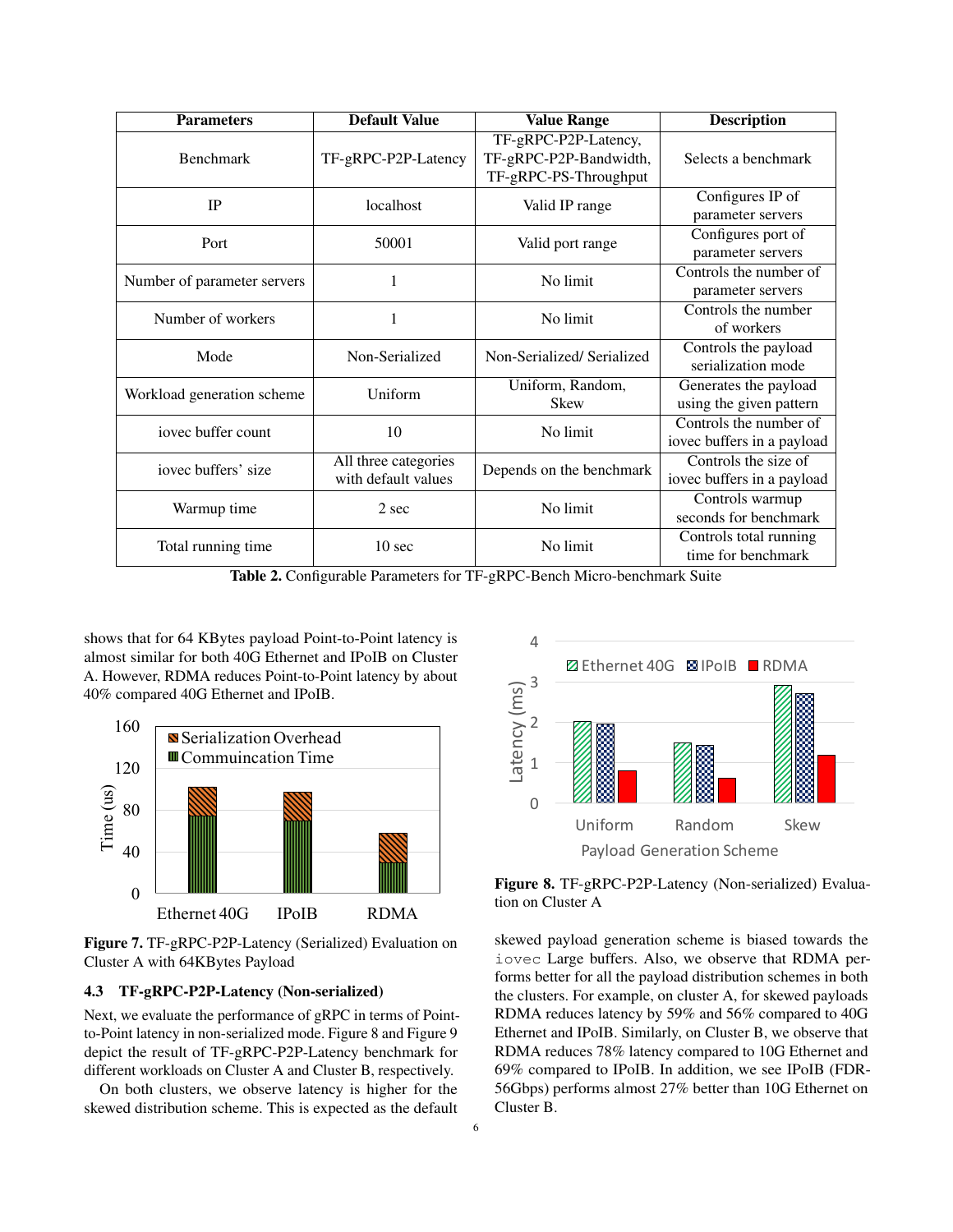

Figure 9. TF-gRPC-P2P-Latency (Non-serialized) Evaluation on Cluster B

Moreover, in Figure 10, we compare IPoIB and RDMA gRPC latency on Cluster A with uniformly generated different payloads. We use only Large buffer (1MB each) and vary the number of iovec buffer (from two - ten) counts, to generate the payloads. Clearly, RDMA outperforms IPoIB for all payloads. In addition, IPoIB scales poorly with increasing buffer counts in a payload (more total payload size).



Figure 10. TF-gRPC-P2P-Latency (Non-serialized) Evaluation on Cluster A for Different iovec Counts

#### 4.4 TF-gRPC-P2P-Bandwidth (Non-serialized)

In this section, we present the result of evaluating TF-gRPC-P2P-Bandwidth benchmark. Figure 11 shows the bandwidth obtained in MBytes/second for different payload generation schemes on Cluster A. Similarly, Figure 12 presents the results of running TF-gRPC-P2P-Bandwidth benchmark on Cluster B. On Cluster A, we again observe that gRPC achieves similar bandwidth when the underlying network is either 40G Ethernet or IPoIB. Whereas while using RDMA, gRPC achieves a 2.14x bandwidth compared to IPoIB for skewed distribution scheme. Figure 11 suggests that for random payload generation scheme, IPoIB achieves little less bandwidth than 40G Ethernet. This can be possible for the random nature of the payload generation scheme. As expected, on Cluster B also, RDMA outperforms others. For example, we observe

that RDMA achieves 3.2x bandwidth compared to IPoIB for skewed data.



Figure 11. TF-gRPC-P2P-Bandwidth (Non-serialized) Evaluation on Cluster A



Figure 12. TF-gRPC-P2P-Bandwidth (Non-serialized) Evaluation on Cluster B

## 4.5 TF-gRPC-PS-Throughput (Non-serialized)

We show performance of gRPC in terms of throughput in this section. Figure 13 and Figure 14 represent the result of running TF-gRPC-PS-Throughput benchmark with two parameter servers and three workers on Cluster A and Cluster B, respectively. Analyzing the result of this benchmark is of utmost importance, as it essentially mimics TensorFlow communication pattern. The figures show the throughput measured in terms of total RPC calls, invoked by all the workers, per second. Figure 13 indicates that gRPC achieves 4.1x and 3.43x speedup for uniform payload generation scheme when RDMA is used compared to 40G Ethernet and IPoIB on Cluster A. On the other hand on Cluster B, as the Figure 14 suggests, RDMA gRPC achieves better performance than others. For example, gRPC achieves 5.9x speedup with RDMA when compared to 10G Ethernet.

These results indicate that if gRPC uses RDMA, Tensor-Flow can do the most efficient tensor transfer, hence Tensor-Flow can achieve low training time. Moreover, using IPoIB compared 40G or 10G Ethernet provides better performance.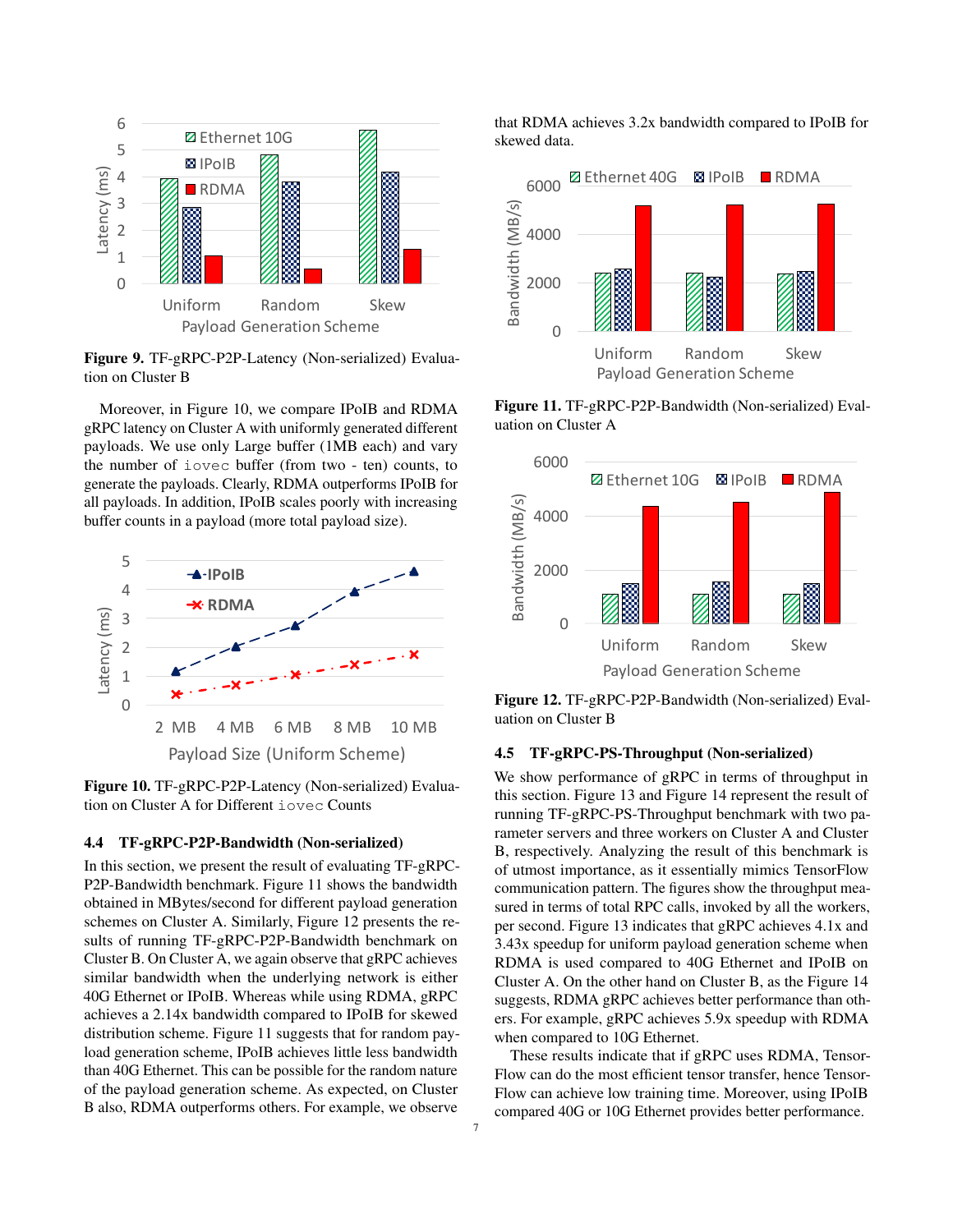

Figure 13. TF-gRPC-PS-Throughput (Non-serialized) Evaluation on Cluster A



Figure 14. TF-gRPC-PS-Throughput (Non-serialized) Evaluation on Cluster B

# 5 Related Work

Remote Procedure Call has come a long way since its inception. The first RPC implementation was presented by Birrell and Nelson [13]. Since then, RPC has evolved and the community has proposed lot of open source high-performance RPC systems such as gRPC [4], Avro [2], and Thrift [1] to name a few. Over the past years, the community has proposed a lot of benchmarks for evaluating RPC frameworks. For example, Lu et al. propose [21] Micro-benchmark suite for Hadoop RPC.

Deep Learning is gaining a lot of attention for its popularity in the Artificial Intelligence domain. As a result benchmarking deep learning applications on different hardware platforms has become important. The official TensorFlow community has support for TensorFlow Convolution Neural Network Benchmark [8] for distributed TensorFlow performance. Baidu research proposes DeepBench [7] primarily to benchmark operations that are important to deep learning on different hardware platforms.

Workload generation is an important part to design efficient deep learning benchmarking. For example, Wang et al. propose BigDataBench [28], a benchmark suite for Big Data Computing, covers typical Internet service workloads and

provides representative data sets and data generation tools. The BigDataBench version 4 [11] has support for workload generation for different deep learning frameworks.

To the best of our knowledge, a micro-benchmark suite to benchmark the deep learning communication substrate in a stand-alone manner is not available in the community. In this paper, we propose TF-gRPC-Bench, a micro-benchmark suite for gRPC by taking the characteristics of deep learning workload into account. This benchmark is specially designed for the system researchers' perspective who are solely focused on improving the communication substrate.

#### 6 Conclusion and Future Work

gRPC is a widely used Remote Procedure Call framework that enables client and server applications to communicate transparently. This makes easier for the users to create transparent distributed applications and services. gRPC is used as the main communication engine of Deep Learning framework TensorFlow. Nowadays, a majority of the existing clusters are equipped with high performance interconnects such as InfiniBand, 10/25/40/80/100 GigE, RoCE etc.. In order to leverage the benefits of these low latency, high throughput networks, it is evident to study the impact of these networks on the gRPC channel.

In this paper, we propose micro-benchmark suite TF-gRPC-Bench to measure the performance of gRPC over different network interconnects and protocols. We introduce benchmarks to measure Point-to-Point latency, Point-to-Point bandwidth, and Parameter Server throughput that models the distributed TensorFlow communication pattern. Moreover, we analyze the workload characteristics of distributed TensorFlow and design workload for our benchmark that captures the deep learning workload characteristics. TF-gRPC-Bench also provides users the flexibility to configure various parameters including (but not limited to) the payload distribution and size, the number of parameter servers and workers etc.. This benchmark dramatically reduces the experimentation time for the system researchers. Thus, this may help system researchers to quickly evaluate novel communication protocols over different interconnects for deep learning.

As part of our future work, we plan to design micro-benchmarks for other TensorFlow channels such as Verbs, MPI etc. We also intend to make all our benchmarks available through TF-gRPC-Bench package for the community.

#### References

- [1] 2007. Apache Thrift. (2007). http://thrift.apache.org/
- [2] 2010. Apache Avro. (2010). http://avro.apache.org/
- [3] 2010. The ImageNet Database. (2010). http://www.image-net.org/
- [4] 2015. gRPC A High-Performance, Open-Source Universal RPC Framework. http://www.grpc.io/. (2015).
- [5] 2016. BigDL: Distributed Deep Learning Library for Apache Spark. https://github.com/intel-analytics/BigDL. (2016).